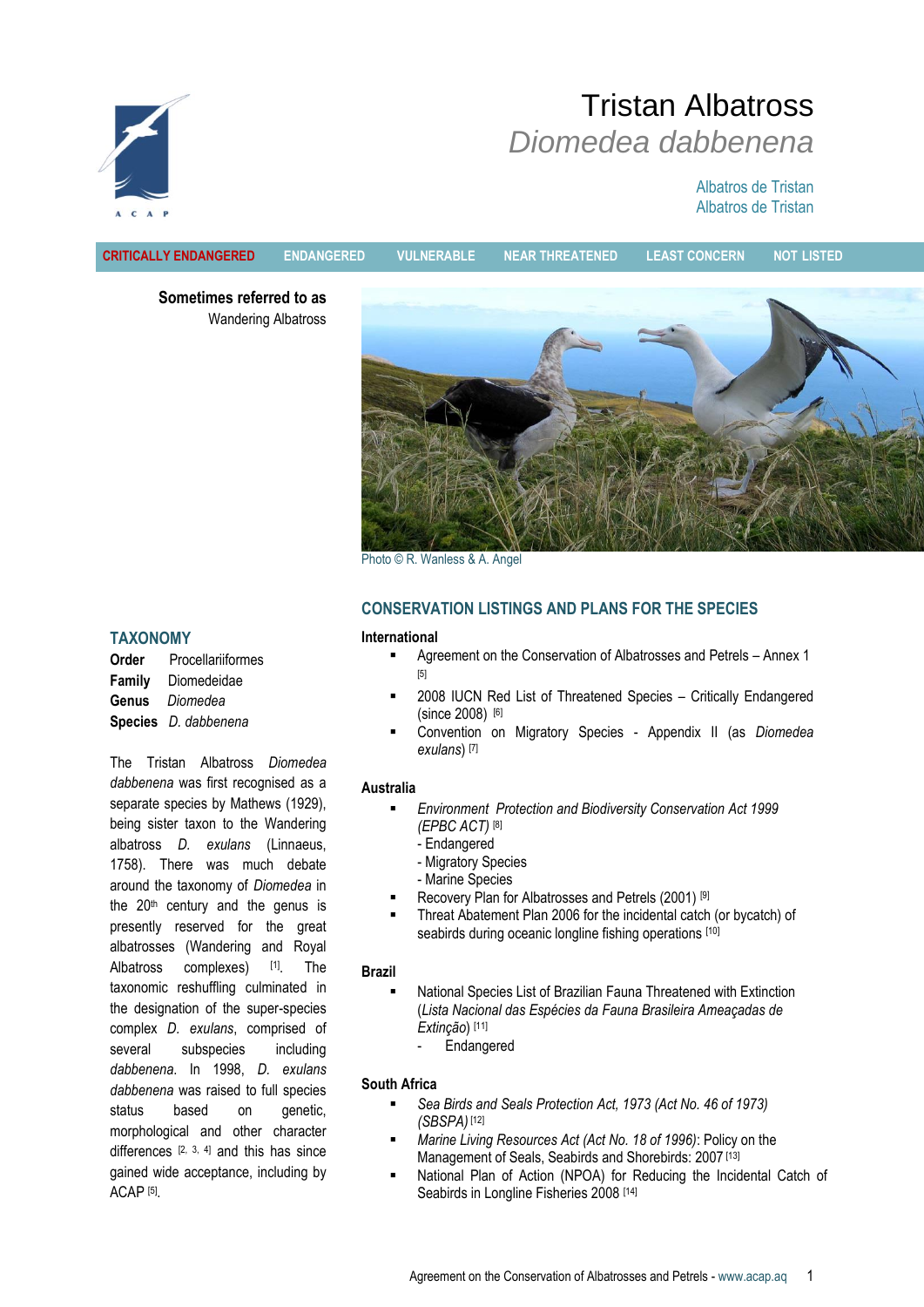#### **Tristan da Cunha, UK Overseas Territories**

*The Conservation of Native Organisms and Natural Habitats (Tristan da Cunha) Ordinance 2006* [15]

## **BREEDING BIOLOGY**

*Diomedea dabbenena* is a colonial, biennially breeding species; each breeding cycle typically lasts 12 months. Eggs are laid in January-February (exceptionally in late December), hatch in March-April and the chicks fledge in November-January, after spending 8-9 months on the nest (Table 1) <sup>[16].</sup> Immature birds begin returning to their breeding colony at 3-7 years after fledging. Most *D. dabbenena* recruit in their natal colony, at a mean age of 10 years (range 4-20 years) <sup>[17]</sup>.

Table 1. *Breeding cycle of* D. dabbenena.

|                           | Jun | Jul | Aug | Sep | Oct | <b>Nov</b> | <b>Dec</b> | Jan | Feb. | Mar | Apr | May |
|---------------------------|-----|-----|-----|-----|-----|------------|------------|-----|------|-----|-----|-----|
| At colonies               |     |     |     |     |     |            |            |     |      |     |     |     |
| Egg laying                |     |     |     |     |     |            |            |     |      |     |     |     |
| Incubating                |     |     |     |     |     |            |            |     |      |     |     |     |
| <b>Chick provisioning</b> |     |     |     |     |     |            |            |     |      |     |     |     |

# **BREEDING STATES**

Table 2. *Distribution of the global* D. dabbenena *population among Parties to the Agreement that have jurisdiction over the breeding sites of ACAP-listed species.* 

|                          | <b>Argentina</b> | <b>Australia</b>         | Chile          | <b>Ecuador</b>           | France                   | <b>New</b><br>Zealand    | South<br>Africa          | United<br>Kingdom |
|--------------------------|------------------|--------------------------|----------------|--------------------------|--------------------------|--------------------------|--------------------------|-------------------|
| <b>Breeding</b><br>pairs | $\blacksquare$   | $\overline{\phantom{0}}$ | $\blacksquare$ | $\overline{\phantom{a}}$ | $\overline{\phantom{0}}$ | $\overline{\phantom{a}}$ | $\overline{\phantom{0}}$ | 100%              |

#### **BREEDING SITES**

*Diomedea dabbenena* is endemic to Tristan da Cunha (Table 2) with extant colonies on only two islands: Gough Island and Inaccessible Island (Figure 1). The Inaccessible Island colony is not considered viable as it continues to decline and has produced fewer than one chick per year since the 1990s [18]. Thus Gough Island effectively holds the entire global breeding population. The total annual breeding population is approximately 1,700 pairs (Table 3) and the total population numbered about 11,000 individuals in 2007 [17].

*Table 3. [Monitoring methods](#page-9-0) and estimates of the population size (annual breeding pairs) for each breeding site. Table based on Wanless 200*7 *[17]* and unpublished R. Wanless and J. Cooper data*.* 

| <b>Breeding site location</b>              | <b>Jurisdiction</b> | <b>Years monitored</b> | <b>Monitoring</b><br>method | <b>Monitoring</b><br>accuracy | <b>Breeding pairs</b><br>(last census) |
|--------------------------------------------|---------------------|------------------------|-----------------------------|-------------------------------|----------------------------------------|
| Gough<br>40° 21'S, 009° 53'W               | United<br>Kingdom   | 2001, 2004-2008        | A (100%)                    | Hiah                          | 1,763 (2008)                           |
| <b>Inaccessible</b><br>37° 19'S, 012° 44'W | United<br>Kingdom   | 2004, 2009             | A (100%)                    | High                          | 0(2009)                                |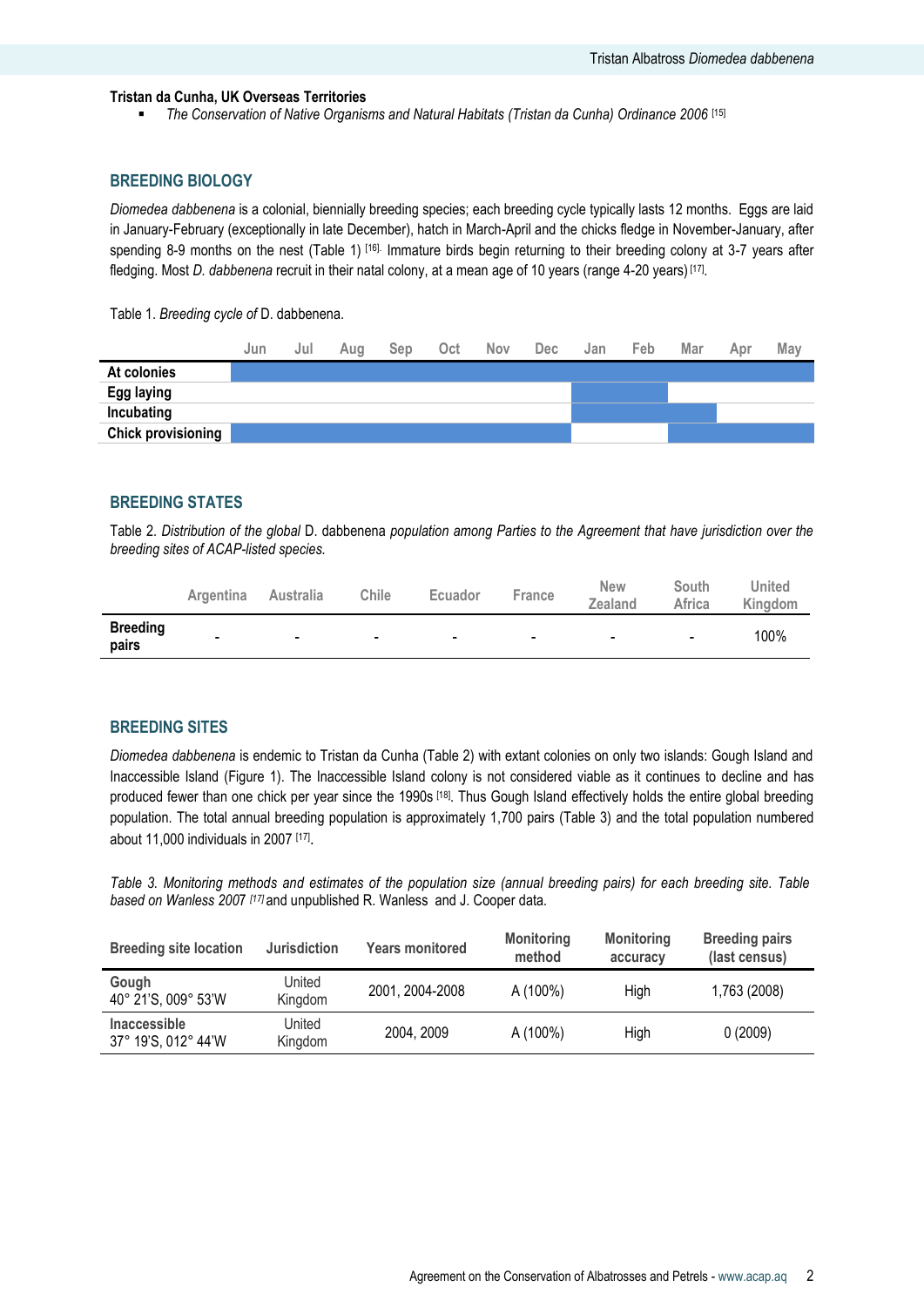

*Figure 1. The location of the breeding site of the last viable population and approximate range of* D. dabbenena *with the boundaries of selected Regional Fisheries Management Organisations (RFMOs) also shown. Range is based on at-sea observations and satellite-tracking data [19] . One record of an adult* D. dabbenena *off western Australia also exists [20] .*

CCAMLR – Commission for the Conservation of Antarctic Marine Living Resources

CCSBT - Convention for the Conservation of Southern Bluefin Tuna

IATTC - Inter-American Tropical Tuna Commission

ICCAT - International Commission for the Conservation of Atlantic Tunas

IOTC - Indian Ocean Tuna Commission

WCPFC - Western and Central Pacific Fisheries Commission

# **CONSERVATION LISTINGS AND PLANS FOR THE BREEDING SITES**

# **International**

Gough Island and Inaccessible Island

- UNESCO Natural World Heritage List Gough Island Nature Reserve (criteria iii, iv. Listed in 1996 [21], extended to include Inaccessible Island in 2004) [22]
- **EXECT** Ramsar Convention List of Wetlands of International Importance (designated 2008)<sup>[23]</sup>

#### **UK Overseas Territories**

Gough Island and Inaccessible Island

- Nature Reserve *The Conservation of Native Organisms and Natural Habitats (Tristan da Cunha) Ordinance 2006* [15]
- Gough Island Management Plan 1994<sup>[24]</sup>
- Inaccessible Island Management Plan 2001 [25]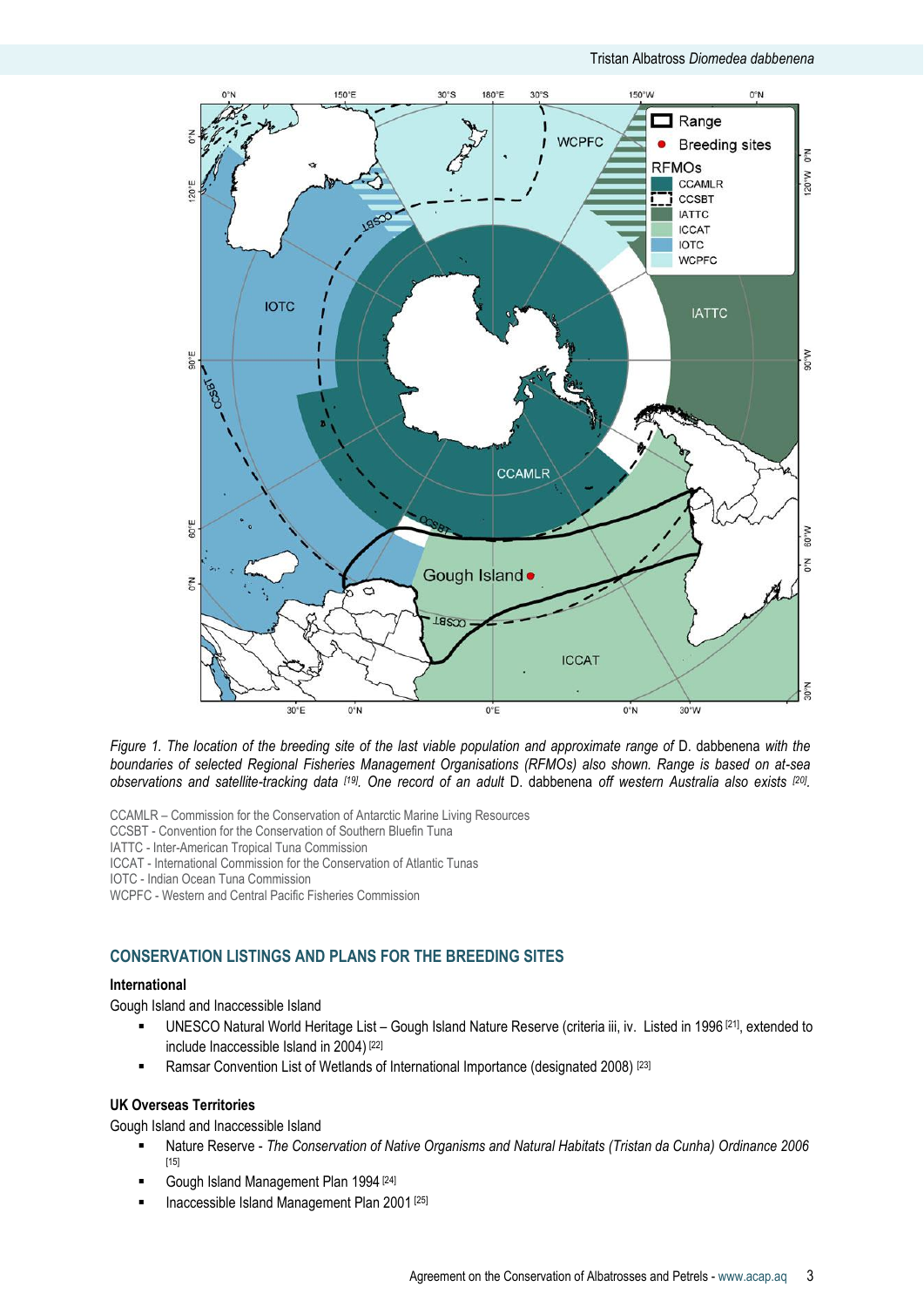

Photo © R. Wanless & A. Angel

# **POPULATION TRENDS**

A population of *D. dabbenena* bred on the main island of Tristan da Cunha in historical times, but was extirpated there between 1881 and 1907 due to human predation and possibly invasive species [26]. On Inaccessible Island, a small colony (estimated to be around 200 pairs) was present in the 1870s [26]. The population collapsed under predation pressure from humans and introduced domestic pigs *Sus scrofa* [27] and the colony now numbers 2-3 pairs, with 0-1 annual breeding attempts [18]. The failure of the population to recover is believed to be due to low adult survival as a result of incidental mortality from fisheries. The first census of incubating *D. dabbenena* adults on Gough Island was conducted in 1956, when 1,130 pairs were reported [28]. More recent texts have cast considerable doubt over the accuracy of that count and suggest that it was a significant underestimate [16, 17]. The next adult census totalled 2,400 pairs (2001) [16], but appears to have been a year of strong asymmetry in the meta-population – all subsequent counts (2004-2008) have been substantially lower, averaging 1,642 pairs (range 1,271-1,939) per year [17, 29].

Trends cannot be calculated for either population using linear regressions because only short sequence of reliable data exist, exacerbated by the inter-annual fluctuations in the proportion of the population that attempts to breed, a situation inherent to biennial breeders. A demographic model showed the population on Gough is currently decreasing at a rate of 2.85% per year, and mean chick production (12 years of data, 1979-2007) is decreasing annually by 1% [17, 29] , pointing to low adult survival as a major cause, with low annual rates of chick production also a significant negative factor.

#### Table 4. *Summary of population trend data for* D. dabbenena*.*

| <b>Breeding site</b>          | <b>Current</b><br>Monitoring | <b>Trend Years</b>       | % average change per year | Trend      | $%$ of<br>population |
|-------------------------------|------------------------------|--------------------------|---------------------------|------------|----------------------|
| Gough Island                  | Yes                          | $\overline{\phantom{0}}$ | $-2.85$ <sup>[29]</sup>   | Decreasing | 100%                 |
| Inaccessible<br><b>Island</b> | No                           | $\overline{\phantom{0}}$ |                           | -          |                      |

Breeding success on Gough Island is abnormally low by comparison with sister taxa, averaging at most 32.6 ±7.6% (range 27- 45%) [17]. In 2008, breeding success was only 12% (J. Cooper pers. comm.) Data are inadequate to estimate juvenile survival rates, but annual adult survival, based on 21 years of recapture data from 1985-2007, is estimated to be around 91%, insufficient to maintain a stable population of *Diomedea* albatross [16] .

Table 5. *Demographic data for the two* D. dabbenena *breeding sites. Table based on Wanless 200*7 *[17] .*

| <b>Breeding site</b>      | Mean breeding success<br>$(\pm SD; Years)$ | Mean juvenile survival | Mean adult survival |
|---------------------------|--------------------------------------------|------------------------|---------------------|
| Gough Island              | $32.6\%$ (±7.6%; 2001-2007 <sup>1</sup> )  | In progress            | 91% (1985-20072)    |
| Inaccesible Island        | No data                                    | No data                | No data             |
| 1 Micrina data: 2002 2003 |                                            |                        |                     |

<sup>1</sup> Missing data: 2002-2003

2 Missing data: 2005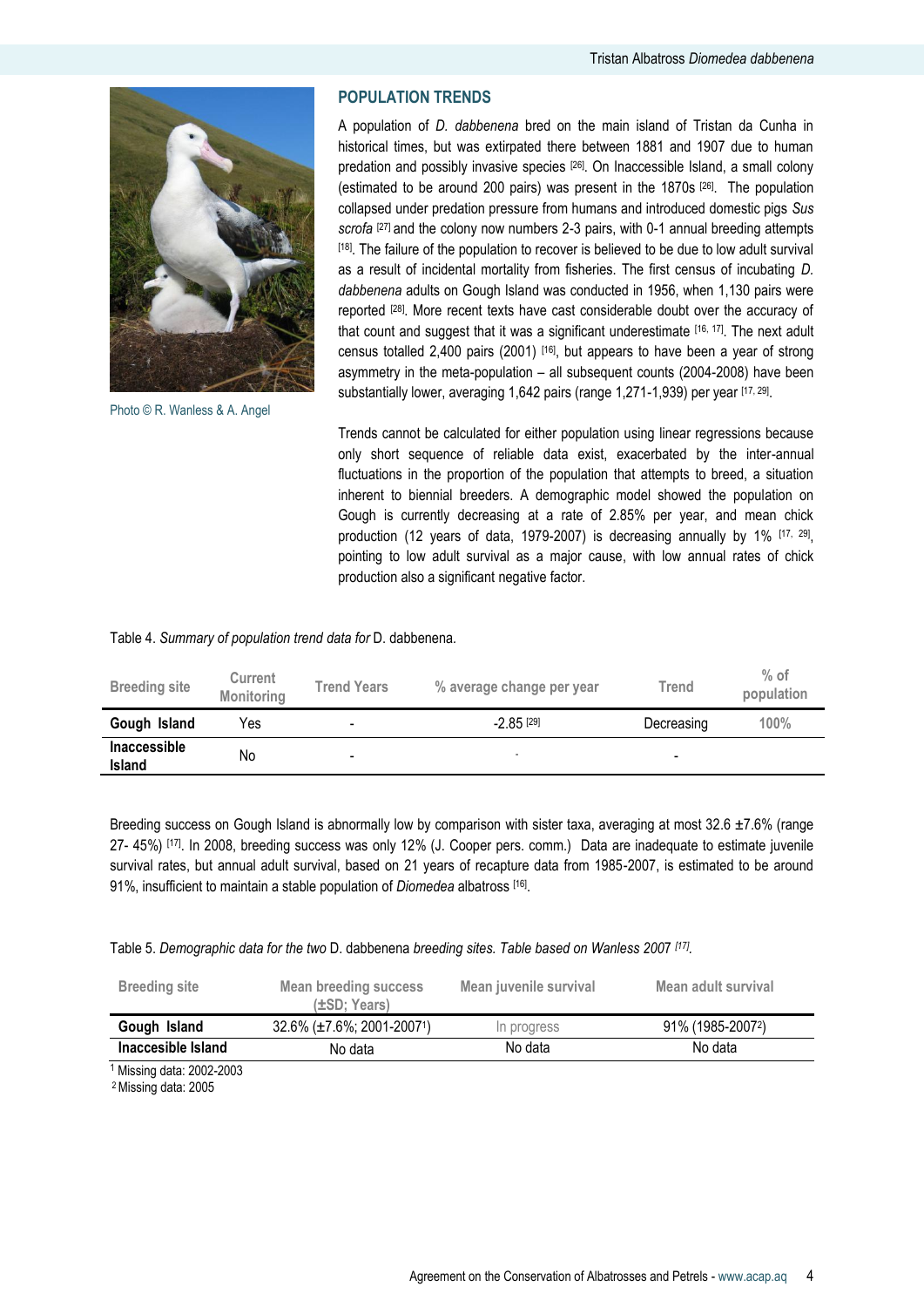# **BREEDING SITES: THREATS**

Both breeding sites of *D. dabbenena* are legally protected. However, a major threat exists on Gough Island where predation by introduced house mice *Mus musculus* on *D. dabbenena* chicks is widespread (Table 6).

Table 6. *Summary of known threats causing population level changes at the breeding sites of* D. dabbenena*.*

| <b>Breeding</b><br>site       | Human<br>disturbance | Human<br>take | <b>Natural</b><br>disaster | Parasite or<br>Pathogen | <b>Habitat loss</b><br>or<br>degradation | Predation<br>by alien<br>species | Contamination |
|-------------------------------|----------------------|---------------|----------------------------|-------------------------|------------------------------------------|----------------------------------|---------------|
| Gough<br>Island               | No                   | No            | No                         | No                      | No                                       | Medium <sup>a</sup>              | No            |
| <b>Inaccessible</b><br>Island | No                   | No            | No                         | No                      | LOW <sup>b</sup>                         | No                               | No            |

<sup>a</sup> Widespread predation by introduced house mice *Mus musculus* on *D. dabbenena* chicks accounts for up to 50% of failures (and annually 30-40% of all nesting attempts) [16, 17, 30]. A population model suggests that even if adult mortality through fishery interactions were ameliorated, chick production would be too low and the population would continue to decrease [16, 29]. The combined effects of low chick production and low adult survival appear to be driving a precipitous decrease.

b Climate change may drive the treeline higher, eliminating the limited amount of open wet heath habitat that *D. dabbenena*  requires for breeding [18]. This has the potential to extirpate this colony, but will have an insignificant effect on the global population.

# **FORAGING ECOLOGY AND DIET**

The difficulty of separating *D. exulans* from *D. dabbenena* at sea means that there is no information on the latter"s feeding habits. In general, *Diomedea* albatrosses surface-seize cephalopods, fish and crustaceans. They forage independently but may aggregate at point sources (such as carcasses and fishing vessels). A single dietary study, on squid beaks from chick regurgitates, found that histioteuthid cephalopods were most important numerically and by biomass [31]. The prevalence of this bioluminescent group of cephalopods suggests that *D. dabbenena* often feed at night. The importance of fish, crustacean and other dietary items in *D. dabbenena* diet is unknown. Plastic remains are occasionally seen in stomach contents of chicks on Gough Island (R. Wanless pers. obs.)

#### **MARINE DISTRIBUTION**

Satellite-tracking data from 38 individuals indicated that during the breeding season the species is restricted to the southern Atlantic Ocean, predominantly between 30-45° S [32] (Figure 2). During non-breeding periods, birds disperse to the east coast of South America and the south west of Western Australia, as well as moving north to waters off Namibia and Angola (Figure 3). Recoveries from banded birds and observations by the BirdLife International Albatross Task Force indicate mortality in longline fisheries operating in Brazilian and Uruguayan waters (R. Wanless unpubl, see also [33]).



Photo © R. Wanless & A. Angel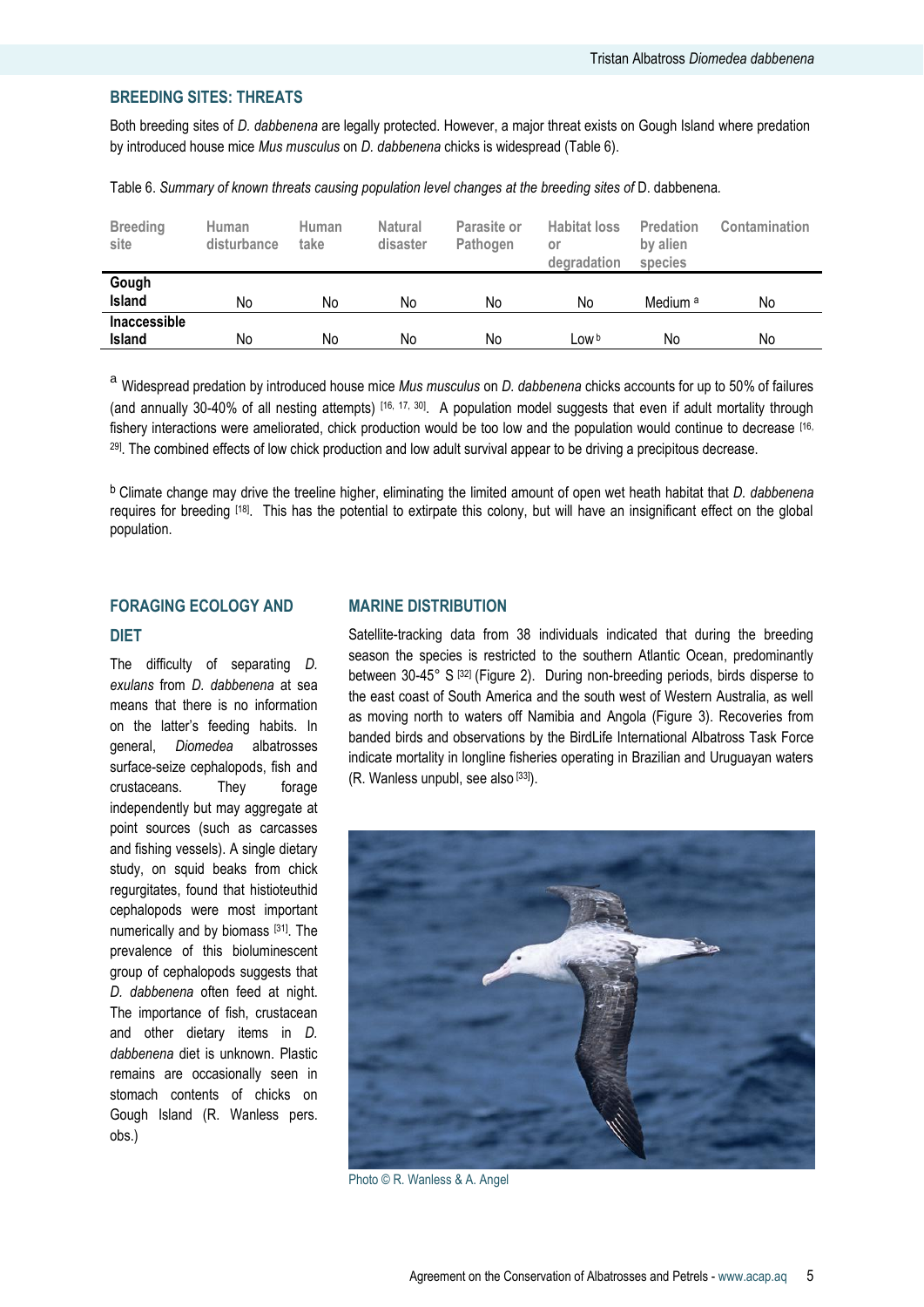

*Figure 2. Satellite-tracking data of breeding* D. dabbenena *from Gough Island (Number of tracks = 128). Map based on data contributed to the BirdLife Global Procellariiform Tracking Database.*



*Figure 3. Satellite-tracking data of non-breeding* D. dabbenena *from Gough Island (Number of tracks = 14). Map based on data contributed to the BirdLife Global Procellariiform Tracking Database.*

United Kingdom and South Africa are the principal Range States for *D. dabbenena* (Table 7). The abundance of *D. dabbenena* around Australia and Argentina is not well understood at present. *Diomedea dabbenena* overlaps with six Regional Fisheries Management Organisations, principally with the CCSBT, ICCAT, and SEAFO (South-East Atlantic Fisheries Organisation) (Figure 1; Table 7). The species also overlaps with IOTC, SWIOFC (South-West Indian Ocean Fisheries Commission) and SIOFA (Southern Indian Ocean Fisheries Agreement), the last two aimed at ensuring the longterm conservation and sustainable use of fishery resources other than tuna and principally responsible for trawl and artisanal fisheries. SEAFO also manages pelagic species such as Patagonian toothfish *Dissostichus eleginoides*.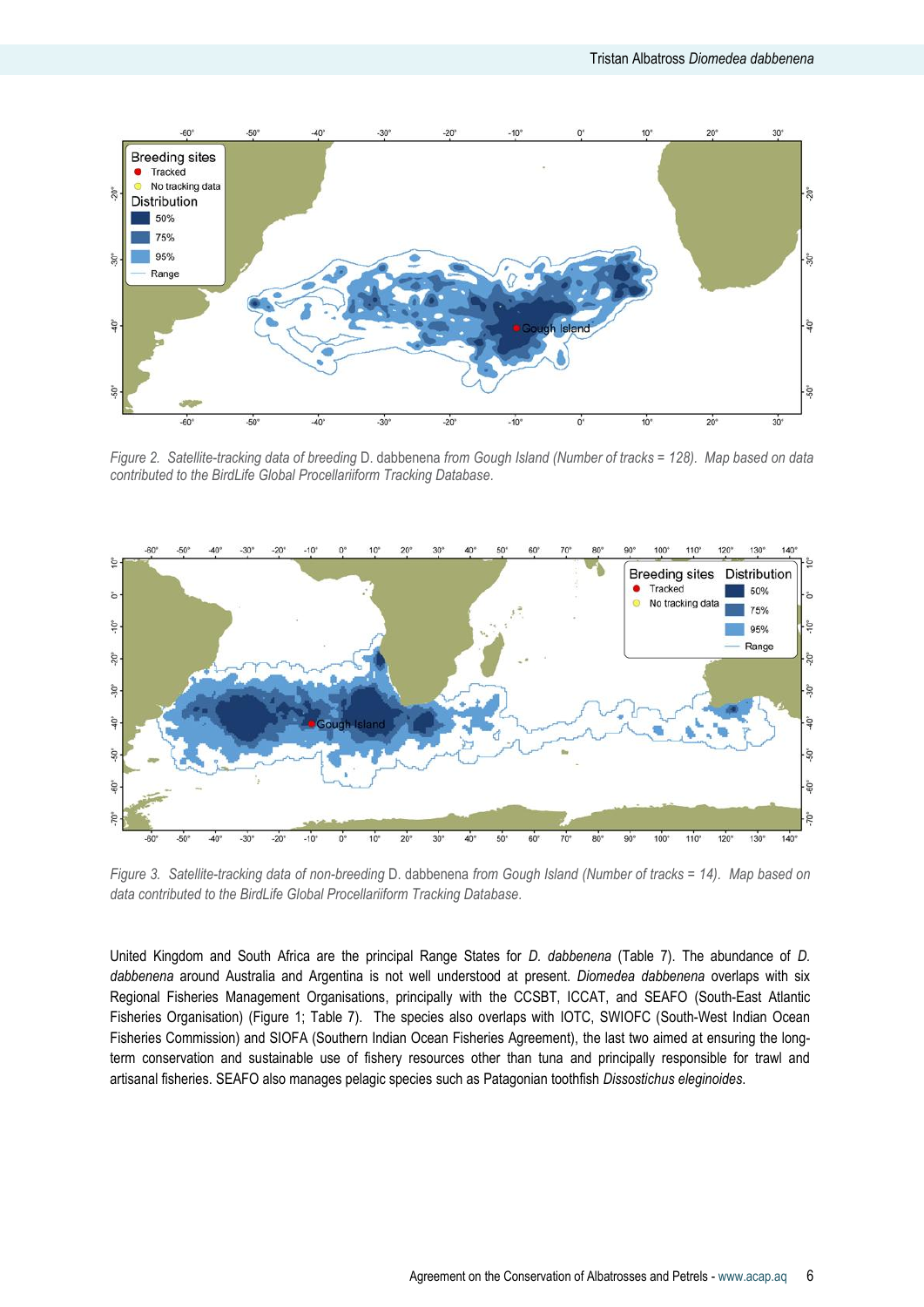Table 7. *Summary of the known ACAP Range States, non-ACAP Exclusive Economic Zones and Regional Fisheries Management Organisations that overlap with the marine distribution of* D. dabbenena*.* 

|                                                                    | <b>Resident/ Breeding</b><br>and feeding range | Foraging range only                            | Few records - outside core<br>foraging range |
|--------------------------------------------------------------------|------------------------------------------------|------------------------------------------------|----------------------------------------------|
| <b>Known ACAP Range States</b>                                     | United Kingdom                                 | Australia<br>Brazil<br>South Africa<br>Uruguay | Argentina?                                   |
| <b>Exclusive Economic Zones of</b><br>non-ACAP countries           |                                                | Angola<br>Namibia<br>Mozambique                |                                              |
| <b>Regional Fisheries Management</b><br>Organisations <sup>1</sup> | <b>CCSBT</b><br><b>ICCAT</b><br><b>SEAFO</b>   | <b>IOTC</b><br><b>SIOFA</b><br><b>SWIOFC</b>   | <b>CCAMLR</b>                                |

<sup>1</sup> See Figure 1 and text for list of acronyms

#### **MARINE THREATS**

*Diomedea dabbenena* is vulnerable to capture on longlines [34, 35]. The few banding recoveries from longliners have all been from the southwest Atlantic Ocean. Recent data from Brazil show that Tristan albatross is also one of several bycatch species in pelagic longline fisheries there [33]. Longlining mortality is believed to account in large measure for the low observed adult survival [16, 17]. Mortality associated with trawling vessels is not well known but merits more attention [36]. Drowning in driftnets (including gear lost at sea) appears to have abated as a significant threat, but information is also lacking. Remains of *D. dabbenena* chicks on Gough Island occasionally include plastic, but the extent and severity of plastic ingestion is unknown.

# **KEY GAPS IN SPECIES ASSESSMENT**

Eradication of the predatory mouse population on Gough Island should be a priority and management options (including eradication) are currently being considered [37] . Better data on the nature and scale of fishery interactions are urgently required. On Gough Island, *D. dabbenena* has been well studied since 1999, but long-term monitoring data were, until recently, restricted to a very small sub-colony (6-23 pairs). A larger sample size is required to better estimate critical demographic parameters such as adult and juvenile survival, return rates to colonies after successful and failed breeding attempts, divorce rates, and population trends. Juvenile distribution at sea is also currently unknown.



Photo © R. Wanless & A. Angel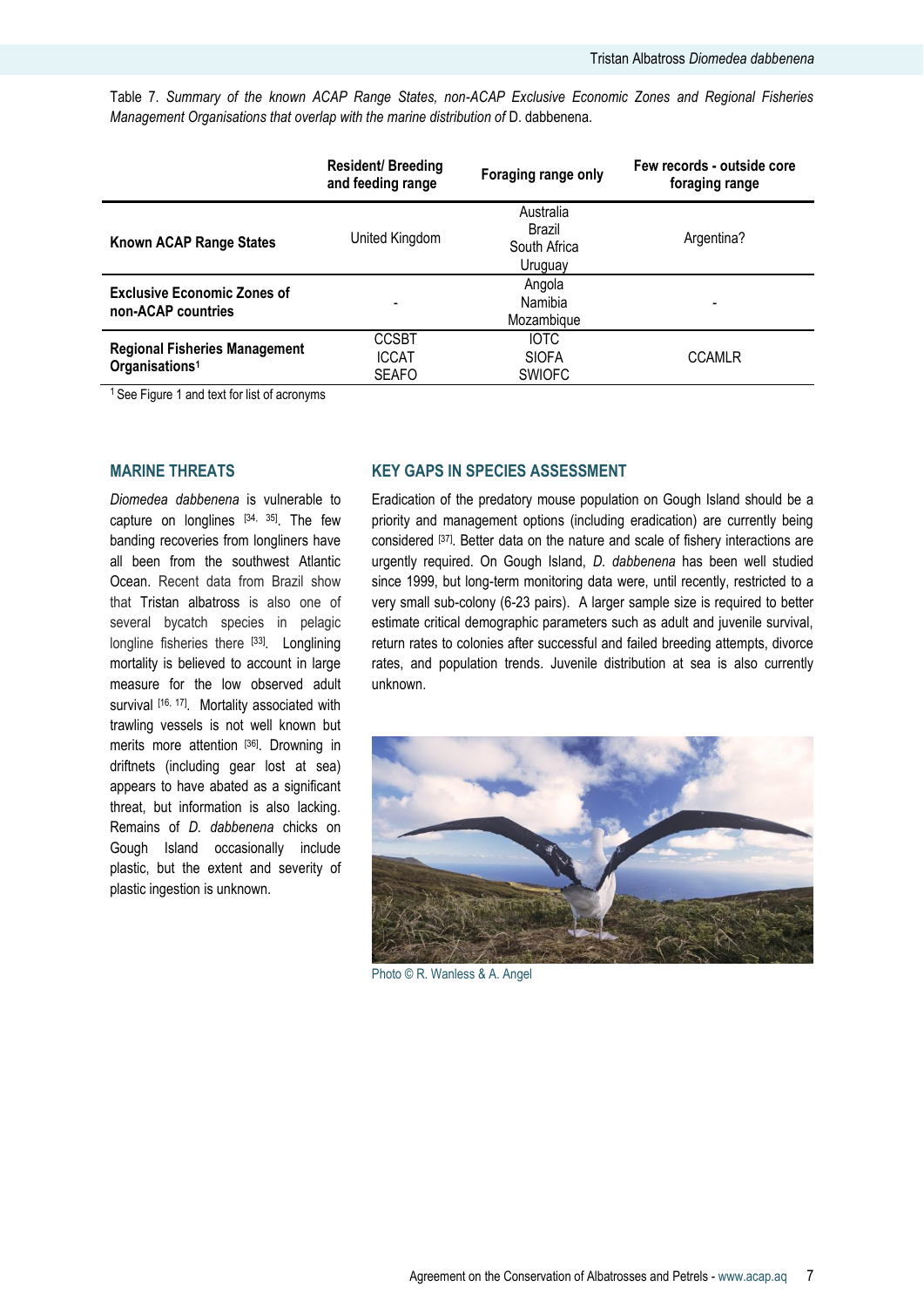# **REFERENCES**

- 1. Nunn, G.B., Cooper, J., Jouventin, P., Robertson, C.J.R., and Robertson, G.G. 1996. Evolutionary relationships among extant albatrosses (Procellariiformes: Diomedeidae) established from complete cytochrome-*b* gene sequences*. Auk* **113**: 784-801.
- 2. Gales, R., 1998. *Albatross populations: status and threats*, in *Albatross Biology and Conservation*, G. Robertson and R. Gales (Eds). Surrey Beatty & Sons: Chipping Norton. 20-45.
- 3. Robertson, C.J.R. and Nunn, G.B., 1998. *Towards a new taxonomy for albatrosses.*, in *Albatross biology and conservation*, G. Robertson and R. Gales (Eds). Surrey Beatty and Sons: Chipping Norton. 13-19.
- 4. Cuthbert, R.J., Phillips, R.A., and Ryan, P.G. 2003. Separating the Tristan Albatross and the Wandering Albatross using morphometric measurements*. Waterbirds* **26**: 338-344.
- 5. Agreement on the Conservation of Albatrosses and Petrels. *[http://www.acap.aq.](http://www.acap.aq/)*
- 6. BirdLife International. 2008. *Diomedea dabbenena*. In: 2008 IUCN Red List of Threatened Species [http://www.iucnredlist.org/.](http://www.iucnredlist.org/)
- 7. Bonn Convention. *Convention on the Conservation of Migratory Species of Wild Animals*. [http://www.cms.int/.](http://www.cms.int/)
- 8. Australian Government Environment Protection and Biodiversity Conservation Act. 1999. [http://www.deh.gov.au/epbc/.](http://www.deh.gov.au/epbc/)
- 9. Department of Environment and Heritage. 2001. *Recovery Plan for Albatrosses and Giant-Petrels 2001-2005*. [http://www.deh.gov.au/biodiversity/threatened/publications/recovery/alb](http://www.deh.gov.au/biodiversity/threatened/publications/recovery/albatross/index.html) [atross/index.html.](http://www.deh.gov.au/biodiversity/threatened/publications/recovery/albatross/index.html)
- 10. Department of Environment and Heritage. 2006. *Threat Abatement Plan for the incidental catch (or bycatch) of seabirds during oceanic longline fishing operations*  [http://www.environment.gov.au/biodiversity/threatened/tap](http://www.environment.gov.au/biodiversity/threatened/tap-approved.html)[approved.html.](http://www.environment.gov.au/biodiversity/threatened/tap-approved.html)
- 11. Ministério do Meio Ambiente. 2003. *Lista Nacional das Espécies da Fauna Brasileira Ameaçadas de Extinção*. [http://www.mma.gov.br/port/sbf/fauna/index.cfm.](http://www.mma.gov.br/port/sbf/fauna/index.cfm)
- 12. South African Government. 1973. *Sea Birds and Seals Protection Act, 1973 (Act No. 46 of 1973). [http://www.mcm](http://www.mcm-deat.gov.za/regulatory/seals_seabirds.html)[deat.gov.za/regulatory/seals\\_seabirds.html](http://www.mcm-deat.gov.za/regulatory/seals_seabirds.html)*
- 13. Department of Environmental Affairs and Tourism. South African Government. 2007. The Sea Birds and Seals Protection Act, 1973 (Act No. 46 of 1973); Publication of Policy on the Management of Seals Seabirds and Shorebirds*. Government Gazette* **510**: 3.
- 14. Department of Environmental Affairs and Tourism. 2008. *South Africa National Plan of Action for Reducing the Incidental Catch of Seabirds in Longline Fisheries.* Department of Environmental Affairs and Tourism: Cape Town. 32 pp.
- 15. Saint Helena Government. 2006. The conservation of native organisms and natural habitats (Tristan da Cunha) Ordinance 2006*. Saint Helena Government Gazette Extraordinary* **44**: 1-13.
- 16. Cuthbert, R., Sommer, E., Ryan, P., Cooper, J., and Hilton, G. 2004. Demography and conservation of the Tristan albatross Diomedea [exulans] dabbenena*. Biological Conservation* **117**: 471-481.
- 17. Wanless, R.M. 2007. *Impacts of the introduced house mouse on the seabirds of Gough Island*. Ph.D. Thesis. Percy FitzPatrick Institute. University of Cape Town: Cape Town.
- 18. Ryan, P.G., 2005. *Inaccessible Island Seabird Monitoring Manual.* RSPB Research Report No. 16. Royal Society for the Protection of Birds. Sandy, Bedfordshire, UK. [http://www.rspb.org.uk/Images/InaccessibleIslandseabirdmon\\_tcm9-](http://www.rspb.org.uk/Images/InaccessibleIslandseabirdmon_tcm9-181044.pdf) [181044.pdf](http://www.rspb.org.uk/Images/InaccessibleIslandseabirdmon_tcm9-181044.pdf)
- 19. BirdLife-International. 2004. *Tracking ocean wanderers: the global distribution of albatrosses and petrels. Results from the Global Procellariiform Tracking Workshop, 1-5 September 2003*. Gordon's Bay, South Africa. BirdLife International: Cambridge (UK)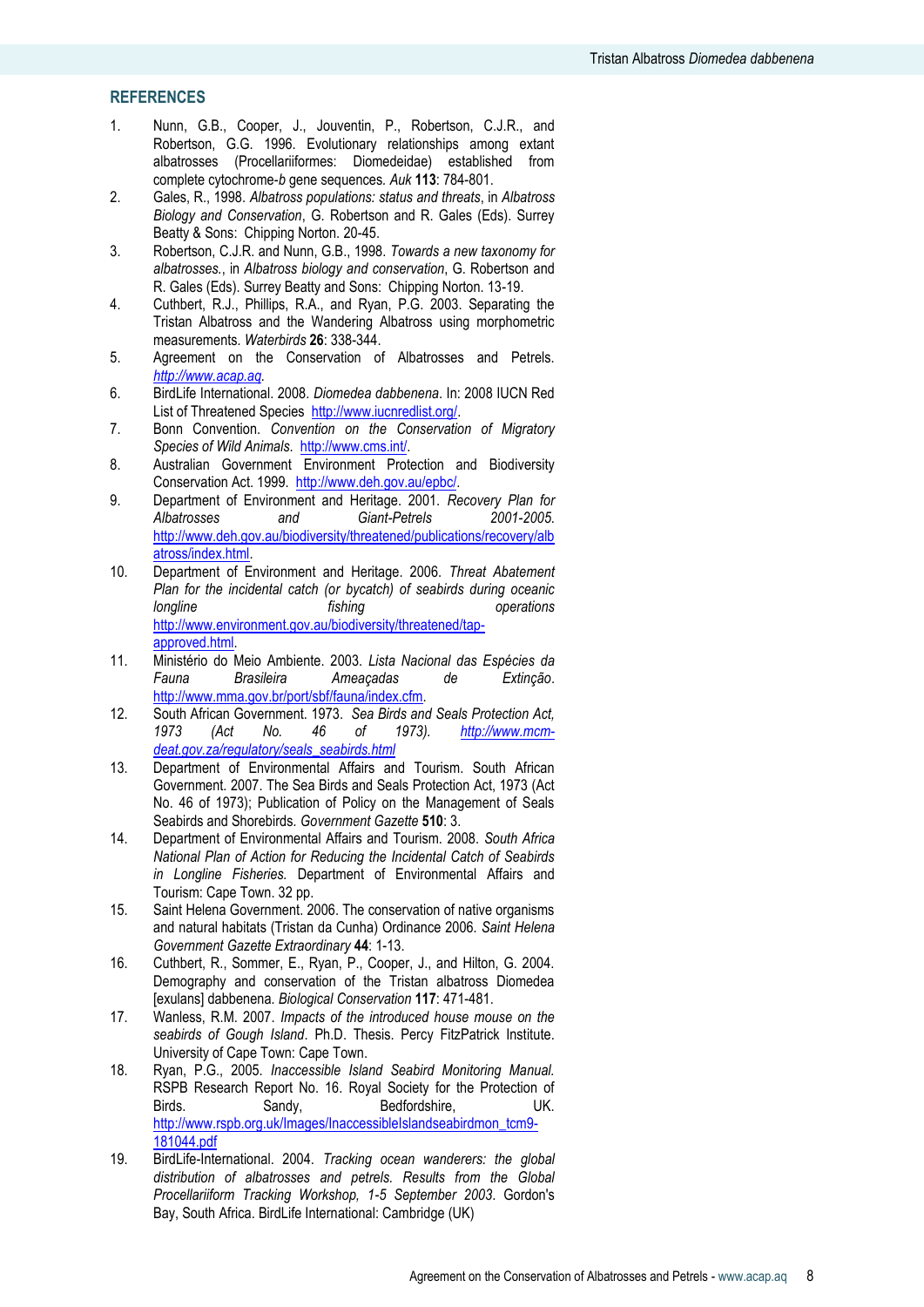- 20. Ryan, P.G., Cooper, J., and Glass, J.P. 2001. Population status, breeding biology and conservation of the Tristan Albatross *Diomedea [exulans] dabbenena. Bird Conservation International* **11**: 35-48.
- 21. World Heritage Committee, 2004. *Report on the twenty-eighth session of the World Heritage Committee.* Suzhou, China.
- 22. World Heritage Committee, 1996. *Report on the nineteenth session of the World Heritage Committee.* Berlin, Germany.
- 23. Ramsar Convention on Wetlands. [http://www.ramsar.org/.](http://www.ramsar.org/)
- 24. Cooper, J. and Ryan, P.G., 1994. *Management Plan for the Gough Island Wildlife Reserve.* Edinburgh, Tristan da Cunha.
- 25. Ryan, P.G. and Glass, J.P., 2001. *Inaccessible Island Nature Reserve Management Plan.*, Edinburgh, Tristan da Cunha: Government of Tristan da Cunha. 65 pp.
- 26. Stoltenhoff, F., 1952. *Notes on the birds of Inaccessible Island*, in *Shelter from the Spray*, E. Rosenthal (Ed) Cape Times: Parow, South Africa.
- 27. Fraser, M.W., Ryan, P.G., and Watkins, B.P. 1988. The seabirds at Inaccessible Island, South Atlantic Ocean*. Cormorant* **16**: 7-13.
- 28. Swales, M.K. 1965. The seabirds of Gough Island*. Ibis* **107**: 17-42, 215-229.
- 29. Wanless, R., Peter G. Ryan, P., Altwegg, R., Angel, A., Cooper, J., Cuthbert, R., and Hilton, G. 2009. From both sides: Dire demographic consequences of carnivorous mice and longlining for the Critically Endangered Tristan albatrosses on Gough Island*. Biological Conservation* **142**: 1710-1718.
- 30. Wanless, R.M., Angel, A., Cuthbert, R.J., Hilton, G.M., and Ryan, P.G. 2007. Can predation by invasive mice drive seabird extinctions? *Biology Letters* **3**: 241-244.
- 31. Imber, M.J. 1992. Cephalopods eaten by wandering albatrosses (*Diomedea exulans* L) breeding at 6 circumpolar localities*. Journal of the Royal Society of New Zealand* **22**: 243-263.
- 32. Cuthbert, R., Hilton, G., Ryan, P., and Tuck, G.N. 2005. At-sea distribution of breeding Tristan albatrosses *Diomedea dabbenena* and potential interactions with pelagic longline fishing in the South Atlantic Ocean*. Biological Conservation* **121**: 345-355.
- 33. BirdLife Global Seabird Programme, 2008. *Albatross Task Force Annual Report 2007.* Royal Society for the Protection of Birds, The Lodge, Sandy, Bedfordshire, UK.:
- 34. Glass, N., Lavarello, I., Glass, J.P., and Ryan, P.G. 2000. Longline fishing at Tristan da Cunha: impacts on seabirds*. Atlantic Seabirds* **2**: 49-56.
- 35. Tuck, G.N., Polacheck, T., and Bulman, C.M. 2003. Spatio-temporal trends of longline fishing effort in the Southern Ocean and implications for seabird bycatch*. Biological Conservation* **114**: 1-27.
- 36. Watkins, B., Petersen, S., and Ryan, P. 2008. Interactions between seabirds and deep-water hake trawl gear: an assessment of impacts in South African waters*. Animal Conservation* **11**: 247-254.
- 37. Brown, D., 2007. *A Feasibility Study for the Eradication of Rodents from Tristan da Cunha.* Unpublished Report to the Royal Society for the Protection of Birds. Royal Society for the Protection of Birds. Sandy, **Example 20** UK. [http://www.rspb.org.uk/Images/tristan%20da%20cunha%20rodent%20](http://www.rspb.org.uk/Images/tristan%20da%20cunha%20rodent%20eradication_feasibiilty_tcm9-180955.pdf)

[eradication\\_feasibiilty\\_tcm9-180955.pdf](http://www.rspb.org.uk/Images/tristan%20da%20cunha%20rodent%20eradication_feasibiilty_tcm9-180955.pdf)

#### **COMPILED BY**

Ross Wanless Percy FitzPatrick Institute University of Cape Town, South Africa

# **CONTRIBUTORS**

Richard Cuthbert The Royal Society for the Protection of Birds (RSPB), UK

Mark Tasker Vice-Chair, ACAP Advisory Committee

ACAP Bycatch Working Group Contact: Barry Baker [barry.baker@latitude42.com.au](mailto:barry.baker@latitude42.com.au)

ACAP Breeding Sites Working Group Contact: Richard Phillips [raphil@bas.ac.uk](mailto:raphil@bas.ac.uk)

ACAP Status and Trends Working Group Contact: Rosemary Gales [Rosemary.Gales@dpiw.tas.gov.au](mailto:Rosemary.Gales@dpiw.tas.gov.au)

ACAP Taxonomy Working Group Contact: Michael Double [Mike.Double@aad.gov.au](mailto:Mike.Double@aad.gov.au)

BirdLife International Global Seabird Programme Contact: Cleo Small [Cleo.Small@rspb.org.uk](mailto:Cleo.Small@rspb.org.uk)

**Maps:** Frances Taylor **Satellite-tracking data contributors:** Ross Wanless (Percy FitzPatrick Institute), Richard Cuthbert (RSPB).

#### **RECOMMENDED CITATION**

Agreement on the Conservation of Albatrosses and Petrels. 2009. ACAP Species assessment: Tristan Albatross *Diomedea dabbenena.* Downloaded from [http://www.acap.aq](http://www.acap.aq/) on 4 September 2009.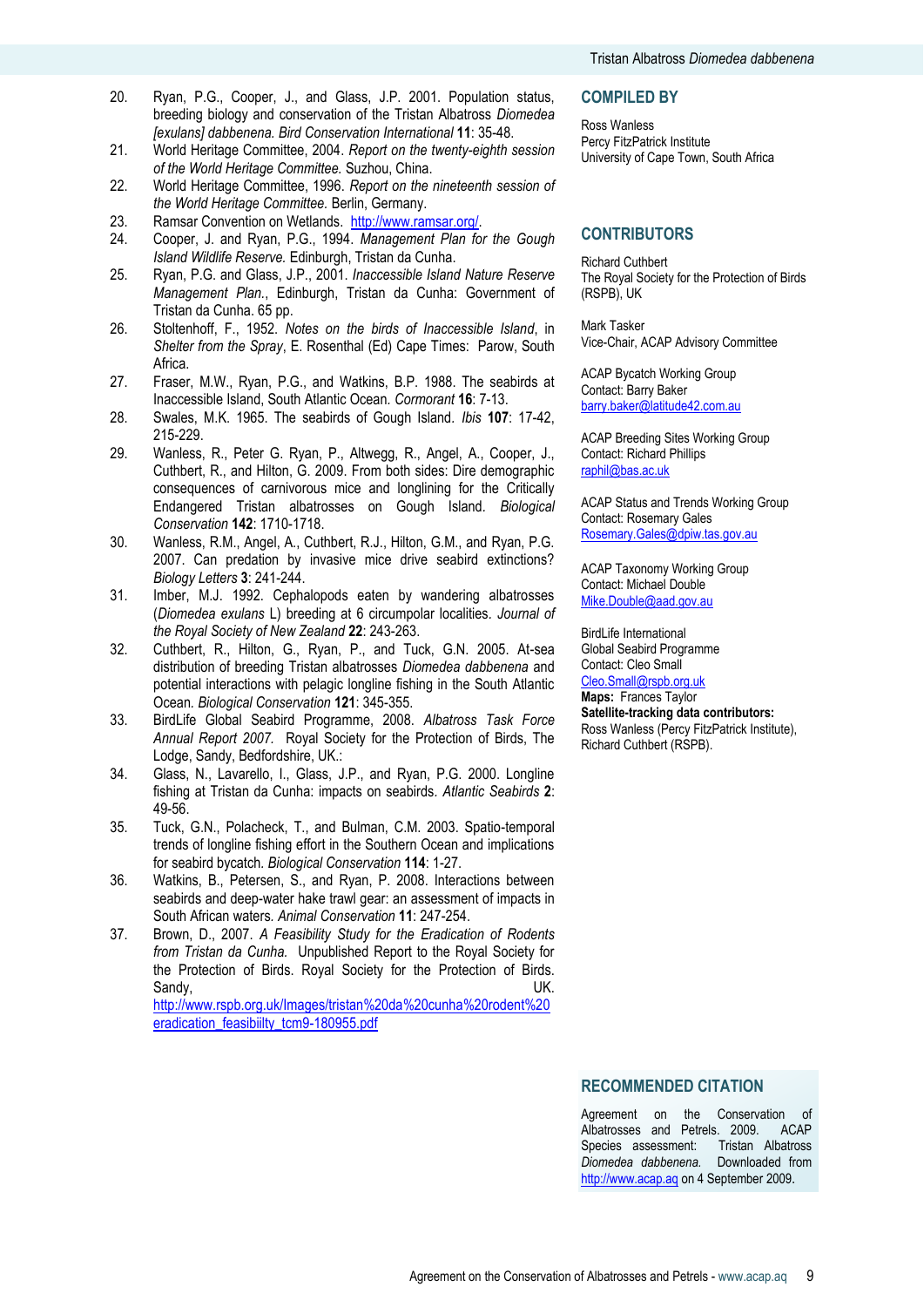# **GLOSSARY AND NOTES**

#### <span id="page-9-1"></span>(i) **Years**.

The "split-year" system is used. Any count (whether breeding pairs or fledglings) made in the austral summer (e.g. of 1993/94) is reported as the second half of this split year (i.e. 1994).

The only species which present potential problems in this respect are *Diomedea* albatrosses, which lay in December-January, but whose fledglings do not depart until the following October-December. In order to keep records of each breeding season together, breeding counts from e.g. December 1993-January 1994 and productivity counts (of chicks/fledglings) of October-December 1994 are reported as 1994.

If a range of years is presented, it should be assumed that the monitoring was continuous during that time. If the years of monitoring are discontinuous, the actual years in which monitoring occurred are indicated.

#### <span id="page-9-0"></span>**(ii) Methods Rating Matrix (based on NZ rating system)**

# **METHOD**

**A** Counts of nesting adults (Errors here are detection errors (the probability of not detecting a bird despite its being present during a survey), the "nest-failure error" (the probability of not counting a nesting bird because the nest had failed prior to the survey, or had not laid at the time of the survey) and sampling error).

**B** Counts of chicks (Errors here are detection error, sampling and nest-failure error. The latter is probably harder to estimate later in the breeding season than during the incubation period, due to the tendency for egg- and chick-failures to show high interannual variability compared with breeding frequency within a species).

**C** Counts of nest sites (Errors here are detection error, sampling error and "occupancy error" (probability of counting a site or burrow as active despite it's not being used for nesting by birds during the season).

**D** Aerial-photo (Errors here are detection errors, nest-failure error, occupancy error and sampling error (error associated with counting sites from photographs), and "visual obstruction bias" - the obstruction of nest sites from view, always underestimating numbers).

**E** Ship- or ground- based photo (Errors here are detection error, nest-failure error, occupancy error, sampling error and "visual obstruction bias" (the obstruction of nest sites from view from low-angle photos, always underestimating numbers)

- **F** Unknown
- **G** Count of eggs in subsample population<br> **H** Count of chicks in subsample population

**H** Count of chicks in subsample population and extrapolation (chicks x breeding success - no count of eggs)

#### **RELIABILITY**

- **1** Census with errors estimated
- **2** Distance-sampling of representative portions of colonies/sites with errors estimated
- **3** Survey of quadrats or transects of representative portions of colonies/sites with errors estimated
- **4** Survey of quadrats or transects without representative sampling but with errors estimated
- **5** Survey of quadrats or transects without representative sampling nor errors estimated
- **6** Unknown

# <span id="page-9-2"></span>**(iii) Population Survey Accuracy**

**High** Within 10% of stated figure:

**Medium** Within 50% of stated figure:

**Low** Within 100% of stated figure (eg coarsely assessed via area of occupancy and assumed density) **Unknown**

#### **(iv) Population Trend**

Trend analyses were run in TRIM software using the linear trend model with stepwise selection of change points (missing values removed) with serial correlation taken into account but not overdispersion.

#### **(v) Productivity (Breeding Success)**

Defined as proportion of eggs that survive to chicks at/near time of fledging unless indicated otherwise